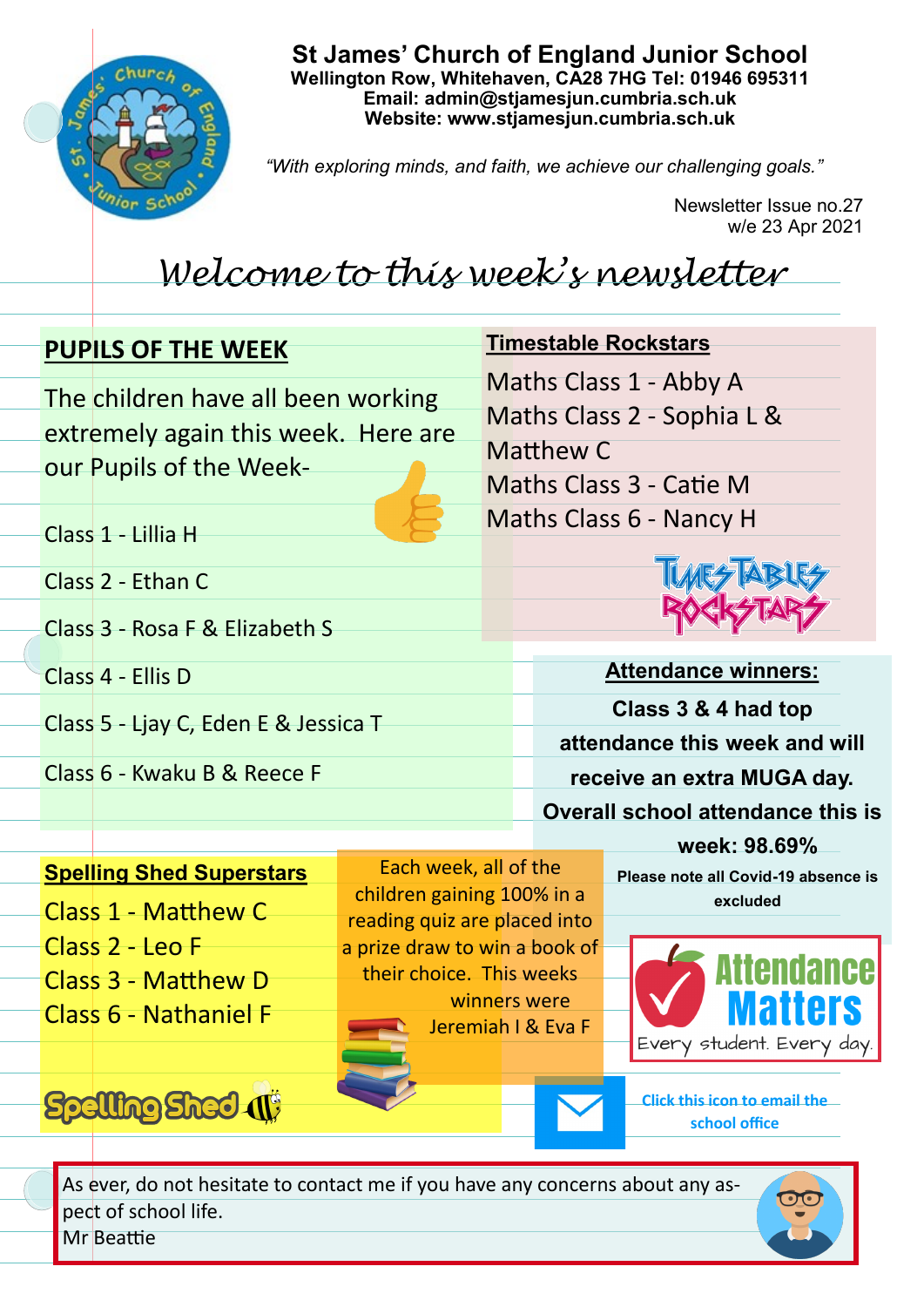It has been a really enjoyable first week back in our summer term. The children have returned well rested and have been greeted by this lovely weather. Details of the new topics that they will study will come out over the coming days, with the children already making a great start in their term's learning. We are really optimistic that the Covid restrictions we have faced will start to lift somewhat this term and open up op-



portunities for additional extra-curricular activities. At each stage, obviously safety will be fully risk assessed and will also follow national guidance as we hopefully continue on our roadmap out of our recent lockdown. We have everything crossed here, that we can offer an enjoyable and memorable summer term for the children.

I also write with wonderful news in announcing that Hettie Tyson was born 15th April, Mum and baby (and even Dad) are doing great!

**Parents Evening—** A parents evening letter was sent out on Wednesday with an attached time sheet for Zoom appointments on for Tuesday and Wednesday next week. Please ensure that you have returned the letter with your preferred times and in turn you will receive confirmation of your allocated time slot. Before Tuesday, you will also receive a Zoom meeting ID and password unique to your child's class. Please try and log in 5-10 mins before your appointment with your child's name as your display name. Teachers will try to keep to the allocated times as closely as possible, but please be patient if there is any delay due to appointments overrunning.

**Lost hoodies –** Because of the hot weather, lots of children are taking their hoodies/jumpers off to play and forgetting about them. Can I remind parents to check that names are in their labels and haven't been washed off so that it can help us return to its rightful owner. We have a growing bundle of last property (including winter coats) that we put on our front yard tonight for parents to look through before collecting the children.

**Water bottles –** Now that we are enjoying a bright spell of sunny warm weather, could I remind parents to ensure children come to school with water bottles. We have been giving out water bottles to children from a stock given to us from United Utilities but our stock will run out by next week. Unfortunately, because of Covid reasons we are unable to open our water fountains yet, so it is really important that the children bring in a daily bottle. They will be able to refill their bottles at our hydration stations throughout the day.